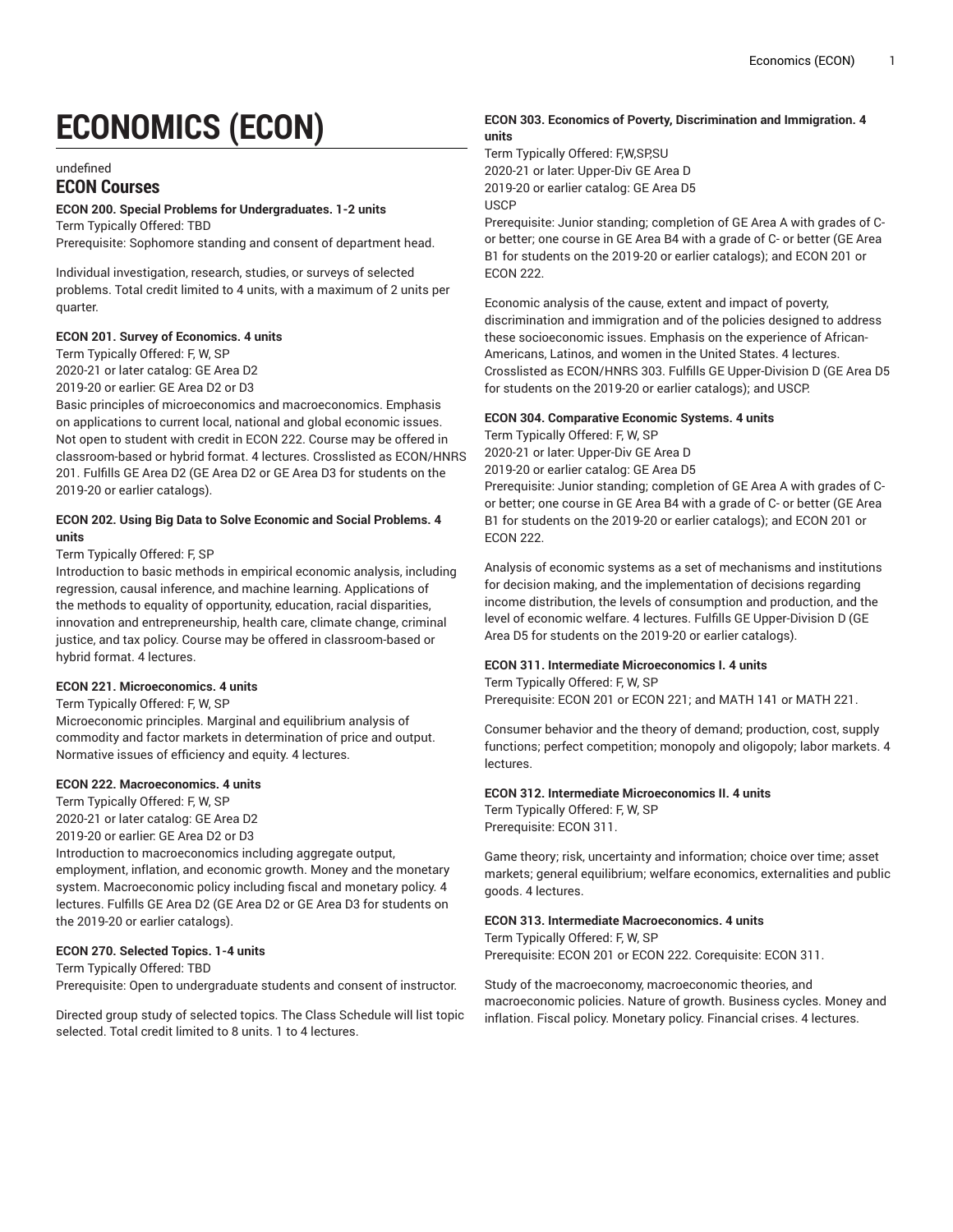# **ECON 330. International Trade Theory. 4 units**

Term Typically Offered: W Prerequisite: Either ECON 221 and ECON 222, or ECON 201.

Theory of comparative advantage, gains from trade, and recent developments in trade theory; examination of tariffs, quotas, exchange controls, other trade barriers and underlying policy issues; review of U.S. commercial policy, GATT, the common market, regional and world economic organizations. 4 lectures. Not open to students with credit in ECON 404 or equivalent.

### **ECON 337. Money, Banking and Credit. 4 units**

Term Typically Offered: F, W Prerequisite: Either ECON 221 and ECON 222, or ECON 201.

Financial markets and institutions. Structure of the banking industry and impacts of technological change in banking. Structure and operations of the Federal Reserve. Impacts of monetary policy on the economy. 4 lectures.

# **ECON 339. Econometrics. 4 units**

Term Typically Offered: F, W, SP Prerequisite: either ECON 221 and ECON 222; or ECON 201; MATH 141 or MATH 221, and STAT 252 or STAT 302.

Application of statistical methods useful in economics. General linear regression model. Specific issues and problems related to economic models: multicollinearity, autocorrelation, heteroscedasticity, dummy variables, lagged variables, and simultaneous equation estimation. Application and evaluation of selected examples of empirical economic research. Microcomputer applications. 4 lectures.

### **ECON 345. Environmental and Natural Resource Economics. 4 units** Term Typically Offered: TBD

Prerequisite: ECON 201; or ECON 221 and ECON 222.

Economics of environmental resource management. Conservation, sustainability, and dynamic efficiency in natural resources. Effects of property rights and economic incentives on environmental and economic systems. Design of local and global environmental policies to align market outcomes with social welfare goals. 4 lectures. Not open to students with credit in ECON 431, ECON 432 or equivalent.

### **ECON 395. Programming for Economics and Analytics. 4 units** Term Typically Offered: F, W

Prerequisite: Junior standing; STAT 252 or STAT 302.

Basic principles of algorithmic problem solving and computer programming for economics and business analytics applications. Functions, iteration, recursion, and data structures. Testing and debugging. Design of algorithms and algorithmic complexity. Stochastic programs. Graph optimization. Credit will only be granted in one of the following courses: CSC 108, CSC 202, ECON 395. 4 lectures.

### **ECON 400. Special Problems. 1-4 units**

Term Typically Offered: TBD Prerequisite: Consent of department head.

Individual investigation, research, studies, or surveys of selected problems. Total credit limited to 4 units.

# **ECON 403. Industrial Organization. 4 units**

Term Typically Offered: W Prerequisite: ECON 312.

Application of basic tools of economics to American Industry. Case studies of individual firms and industries. Performance of various business structures, such as monopoly and oligopoly. Effects of government regulation and antitrust policy. 4 lectures.

# **ECON 404. International Trade Theory. 4 units**

Term Typically Offered: TBD Prerequisite: ECON 312.

Theory of comparative advantage, neoclassical model of trade, offer curves and terms of trade, edgeworth boxes, valuation of factor inputs, effects of migration and mobility of funds, emerging growth and trade distortions, welfare effects of trade, and recent developments in trade theory. 4 lectures.

### **ECON 405. International Monetary Economics. 4 units** Term Typically Offered: SP

Prerequisite: ECON 313.

Nature of international payments, U.S. balance of payments. Theory and practice of foreign exchange rate determination under the gold standard, paper standard, and IMF system; international money and capital markets; problems of international liquidity and monetary stability. 4 lectures.

# **ECON 406. Applied Forecasting. 4 units**

Term Typically Offered: TBD Prerequisite: ECON 339.

Use of economic, financial, and other time series data to construct and evaluate forecasts. Forecasting methods including regression-based models, exponential smoothing, ARIMA and the GARCH family of models. 4 lectures.

### **ECON 408. Mathematical Economics. 4 units** Term Typically Offered: SP Prerequisite: ECON 312.

Applications of quantitative techniques to topics in microeconomic and macroeconomic theory. Use of multivariate calculus and linear algebra in formulating static economic models. Applications of statistical inference, estimation and forecasting in economic models. 4 lectures.

**ECON 409. Probability Models for Economic Decisions. 4 units** Term Typically Offered: F Prerequisite: ECON 312.

Decision making in complex, realistic situations. Simulation of random variables in Excel. Risk aversion. Subjective assessment of probabilities and correlations. Decision trees. Optimal bidding in auctions. The winner's curse. Moral hazard and risk sharing. Repeated investment decisions under risk. 4 lectures.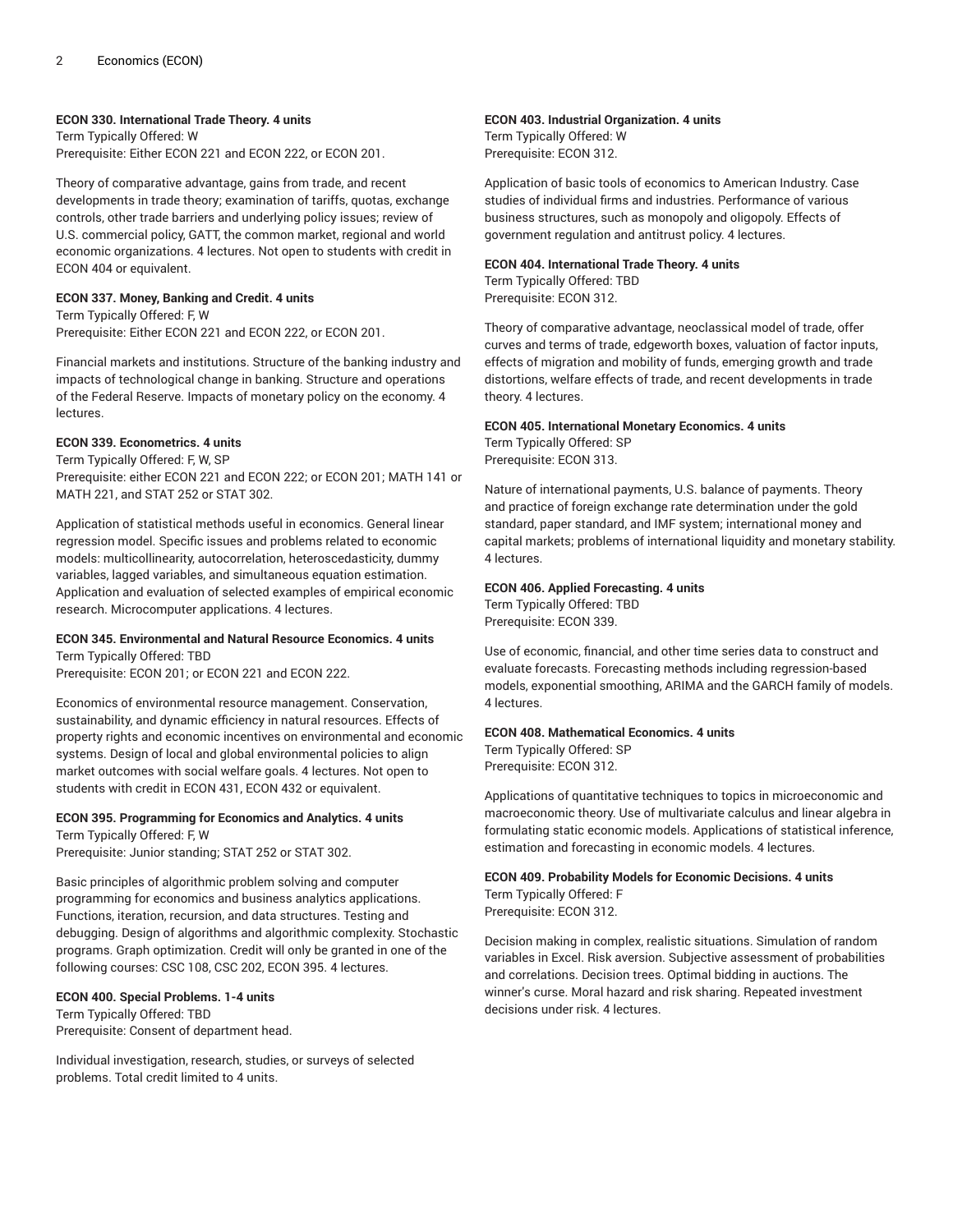# **ECON 410. Public Finance and Cost-Benefit Analysis. 4 units**

Term Typically Offered: TBD Prerequisite: ECON 312 or graduate standing.

Principles of rational decision making with respect to government revenues and spending. Measurement of costs and benefits, and criterion selection. Taxation, user fees, deficit financing, public goods, neighborhood effects and zoning. Microcomputer applications. 4 lectures.

### **ECON 413. Labor Economics. 4 units**

Term Typically Offered: F Prerequisite: ECON 312.

Wage determination theory, basic economic factors that affect the labor movement, economic impact of union activities on employment, output, income, wages, prices, and national economic policy. 4 lectures.

# **ECON 417. Development of Economic Analysis. 4 units**

Term Typically Offered: TBD Prerequisite: ECON 311.

Analysis of ideas related to the development of economic theory in the Western civilization from the Greeks through the classical, neoclassical, and Keynesian to the current post-Keynesian concepts. 4 lectures.

# **ECON 424. Monetary Economics. 4 units**

Term Typically Offered: TBD Prerequisite: ECON 313.

The role of money in our economy. Focus on the links between monetary policy, interest rates, prices, housing markets, mortgage lending and overall economic activity. Public policy issues relating to real estate markets. 4 lectures.

### **ECON 431. Environmental Economics. 4 units**

Term Typically Offered: F Sustainability Focused Prerequisite: ECON 312.

Economic dimensions of environmental abuse and protection. Use of simple economic models in developing and evaluating environmental policies. Overview of current environmental problems. Issues related to the sustainability of economic growth at the national and international levels. 4 lectures.

### **ECON 432. Economics of Energy and Resources. 4 units**

Term Typically Offered: W Sustainability Focused Prerequisite: ECON 312 or graduate standing.

Economic theory and public policies as applied to problems of natural resources and energy. Dynamic resource and energy models developed with reference to public and private sector growth. Application of the principles of capital theory emphasized. Case studies. Computer software applications in the study of natural resources and energy under uncertainty. 4 lectures.

### **ECON 434. Urban Economics. 4 units**

Term Typically Offered: W Prerequisite: ECON 311. Recommended: ECON 312.

Application of basic tools of economic analysis to problems of urban regions. Causes and possible cures for inadequate growth rate, income levels, and the quality of life in urban regions. 4 lectures.

# **ECON 435. Economics of Land and Water. 4 units**

Term Typically Offered: TBD Prerequisite: ECON 312 or graduate standing.

Economic analysis of natural resource issues, policies and management with an emphasis on land and water use decisions in the western U.S. Urban demand for water; water supply and economic growth; economic impacts of surface water law and institutions; economics of land management. 4 lectures.

# **ECON 440. Advanced Econometrics. 4 units**

Term Typically Offered: F, SP Prerequisite: ECON 339.

Modern advanced econometric techniques with a special focus on those commonly used in academic and non-academic settings. Discrete dependent variable models, instrumental variables, causal inference, nonlinear estimation, panel data, seemingly unrelated regression, distributed lag models, cointegration, and error correction models. 4 lectures.

# **ECON 445. Experimental and Behavioral Economics. 4 units**

Term Typically Offered: SP Prerequisite: ECON 312 and ECON 395.

Design and implementation of economic experiments including computer programming and statistical methods for experimental analysis. Behavioral economic models as an alternative to neoclassical economics including prospect theory, time-inconsistent preferences, and social preferences. 4 lectures.

### **ECON 460. Research Methodology in Applied Economics. 4 units** Term Typically Offered: F, W

Prerequisite: ECON 313; ECON 339 and Senior standing.

Theory and practice of the development of economic analysis. Steps in the formulation and execution of an economics research project. 4 lectures.

### **ECON 461. Senior Project I. 2 units**

Term Typically Offered: TBD Prerequisite: ECON 313 and senior standing.

Selection and analysis of a problem under faculty supervision. Problems typical of those which graduates must solve in their fields of employment. Formal report is required. Minimum 120 hours total time.

# **ECON 462. Senior Project II. 2 units**

Term Typically Offered: TBD Prerequisite: ECON 313 and senior standing.

Selection and analysis of a problem under faculty supervision. Problems typical of those which graduates must solve in their fields of employment. Formal report is required. Minimum 120 hours total time.

### **ECON 464. Applied Senior Project. 4 units**

Term Typically Offered: F, W, SP

Prerequisite: Senior standing and two 400-level ECON courses other than ECON 460. Corequisite: ECON 460.

Analysis of selected economic topics and problems in directed individual or group-based projects, which require application of economic models, principles and theory to investigate important business, economic or social issues. Formal report required. 4 seminars.